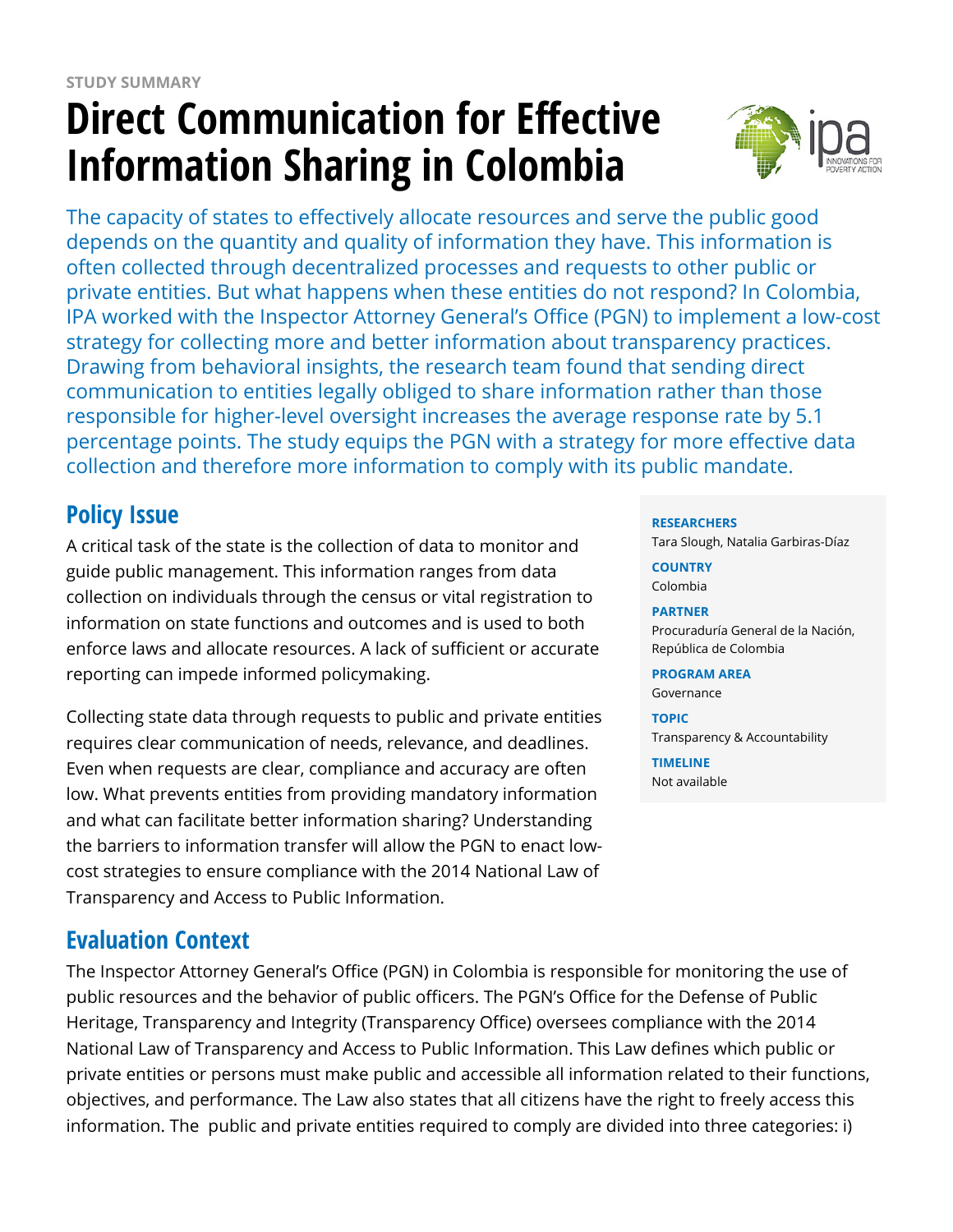traditional obligated subjects (public entities at the national and local levels), ii) non-traditional obligated subjects (private entities that manage public resources or offer public services) and, iii) political parties or movements and significant groups of citizens.

To monitor compliance with the Law and guarantee citizens' right to information, the Transparency Office created and launched the Index of Transparency and Access to Information (ITA) matrix in 2019. This matrix serves as one aspect of PGN efforts to combat corruption and misuse of public resources. The data collection instrument contains a series of approximately 200 questions that entities must selfreport annually. However, the initial response rate of the ITA matrix was very low. Only 29 percent of subjects filled out the matrix, with a rate of just 3.3 percent among non-traditional subjects. For that year, the Office sent communications to sector heads—entities that supervise private or public organizations in a specific sector—and entrusted them with the task of notifying subjects about their obligation to fill out the ITA matrix. No direct communication was sent to the entities responsible for reporting.

### **Details of the Intervention**

To address the low rate of response to the ITA matrix, the PGN worked with IPA through the [ProcuraLAB](https://www.poverty-action.org/procuralab) to design, implement, and test a low-cost intervention to increase the response rate to the ITA matrix, gain knowledge about the barriers to efficient data transfer, and provide the Transparency Office with more information on ensuring compliance with the Transparency Law.

Researchers defined a series of hypotheses about the barriers impeding information transfer. These included a lack of understanding by subjects about their obligation under the Transparency Law, administrative overload limiting capacity for timely response, limited capabilities or understanding of the matrix, and a lack of incentives or awareness of oversight from the PGN.

Based on these hypotheses, the research team designed an intervention in 2020 that changed how the PGN communicates by sending direct emails to obligated subjects instead of relying on the sector heads. A sample of 12,053 obligated subjects were randomly assigned to only receive communication through the sector head or to receive a direct message. Researchers varied the content and frequency of the direct communications to address the different hypothesized barriers for information sharing.

The direct emails included 16 combinations of four types of messages: information about obligations to complete the ITA matrix, information about retrospective compliance in 2019, notice of potential review of results from the 2020 measurement, and training resources for completing the ITA matrix. The communications were sent the week before the ITA matrix opened on September 15, 2020 and reminders were sent on October 1, 2020. Researchers measured impacts of the communications using the responses recorded in the ITA webpage during the 2020 measurement and a 2019 obligated subjects census, both provided by the Transparency Office.

### **Results and Policy Lessons**

Preliminary results show that direct communication was effective in boosting the ITA response rate. Receiving the direct communication from the PGN with information about the obligation to comply